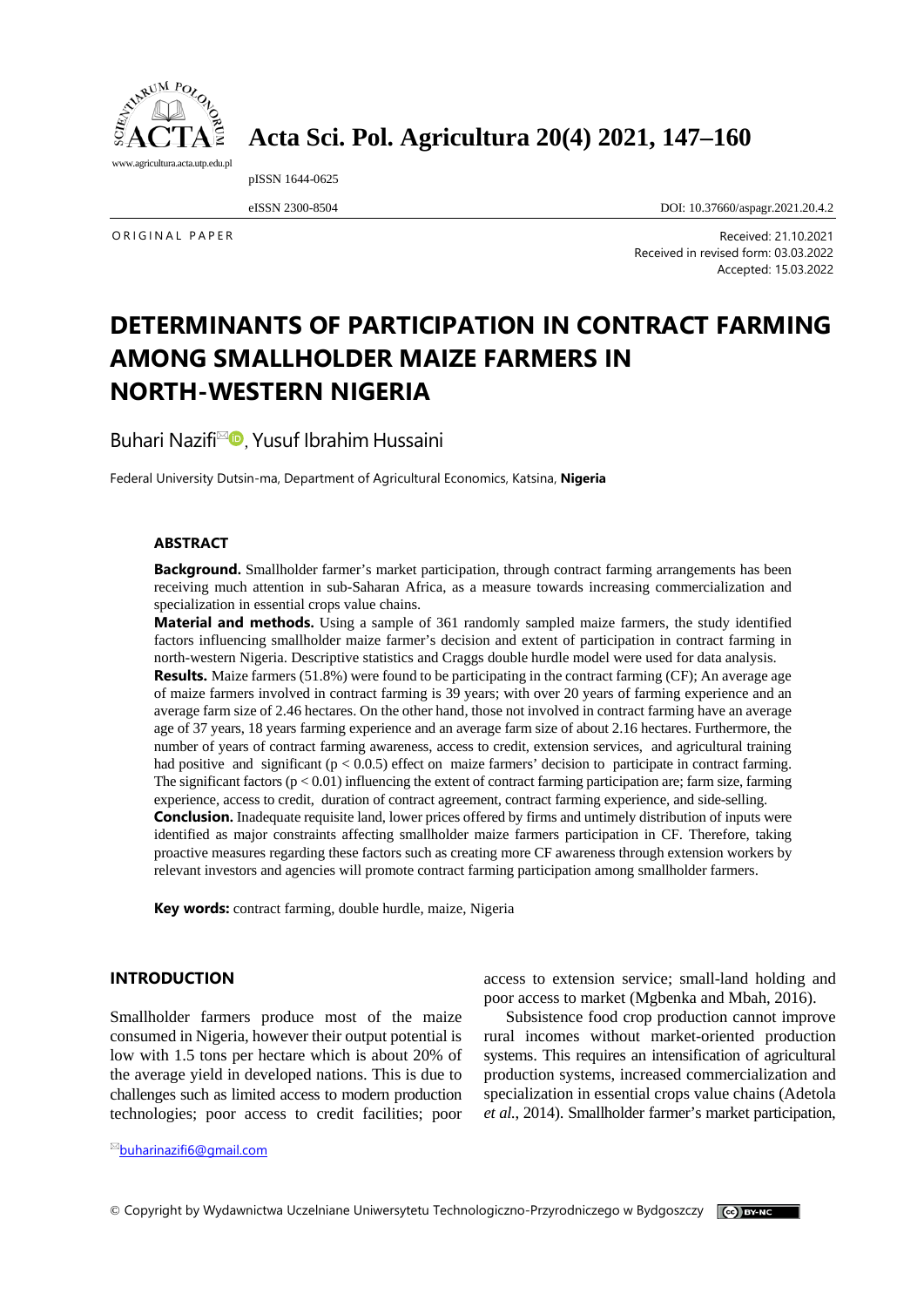through contract farming arrangements have received much attention in sub-Saharan Africa (SSA) as a measure towards increasing commercialization and specialization in essential crops value chains (Armah *et al.*, 2010).

Contract farming is one of the first steps in the transition from subsistence to commercial agriculture as an intermediate sector between the agricultural and manufacturing sector. It is also basically an arrangement that established agreement between processing/marketing firms and smallholder farmers for production and supply of food and commercial crops base on predetermine future quality and price (Bellemare and Novak, 2017). Models of contract farming play major role on welfare of smallholder farmers through increasing output growth in agricultural sector by delivering better technology, coordinating producer's and consumer's market along with strong grass-root linkages (Iro, 2016).

In developing countries contract farming is mostly promoted by private sector with little support from public institutions. In Nigeria, there are few emerging evidences of contract farming (Fawole and Thomas 2014; Iro, 2016; Oluesegun, 2016; Miet and Vande, 2017). The existing ones are mostly owned by the private companies/individuals as out-grower schemes and few by the Government such as presidential anchor borrower program lunched by federal Government of Nigeria in 2016 (Oluesegun, 2016).

The most notable companies involved in outgrower schemes for maize in north-western Nigeria; include, Bunkasaman, Manomalinks, Olam, WACOT, Babbangona and Afex-Agra. These firms operate using various contract farming models that are usually in the form of centralized, nuclear estate, multipartite, informal and intermediary models; however CF models provide services to the farmers that include access to credit; extension service, agricultural production inputs; training on good agronomic practices, farm supervision, storage facilities, and ready markets for harvested crop. Despite these benefits, smallholder farmers have not been consistent with their participation with CF schemes (Olomola, 2010; Ofuoku and Agbamu, 2016). Therefore contract farming arrangement in developing countries has explicit and implicit barriers to entry that tend to excluders and motivate smallholder farmer's participation.

Previous studies in developing countries identified socio-economic and farm related characteristics features that derived smallholder farmer's participation

in CF (Swain, 2012; Issa & Chrysostome 2015; Pandey, 2016; Ntaganira *et al.*, 2017; Rondhi *et al*., 2020). In Nigeria few studies identified the benefits of farmers' participation in contract farming with little emphasis on factors influencing farmers' decision and extent of participation in CF (Gabriel *et al*., 2017; Miet and Vande, 2017; Akanbi *et al*., 2019).

Olomola (2010) assert that designing effective mechanisms and institutional arrangements to increase productivity and sustain the growth of agriculture through contract farming cannot be overemphasized. Hence, Knowledge of these drivers of farmer's participation affects government and relevant agencies in making policies, legislative framework and programs on contract farming arrangement. Thus, in an attempt to promote CF participation by smallholder farmers in north-western Nigeria. This study identified socioeconomic, institutional and contract portfolio factors that influence decision and extent participation in Maize CF scheme so as to enhance the strategies adopted by potential investors and relevant agencies towards their policy decision on improving contract farming.

## **Econometric Approaches to Contract Farming Participation**

Heckman two-stage models, Double-hurdle model, and Tobit model have been used to examine crop farmer's market participation (Komárek *et al*., 2010). The modeling approach presumes that the participation and sales volume decisions are made simultaneously and hence factors that affect the participation decision and the sales volume decision are the same. Hence, this model is prone with the limitation that it assumes that the same set of parameter and variables determine both the probability of market participation and the level of transaction. Tobit model also assumes that zero values traded are because of rational choice, although it may be due to a prohibitive entry barrier that is limiting market entry (Komárek *et al*., 2010). Tobit model is also limited in the sense that we observe it only if it is above or below some cut off level hence, it underestimates the intercept and overestimate the slope. Tobit seems also to conceal some information on that, it tends to combine both the direct and partial effects of the explanatory variables on the dependent variables (Makhura, 2001).

A two-step model relaxes the Tobit model assumption by allowing different mechanisms to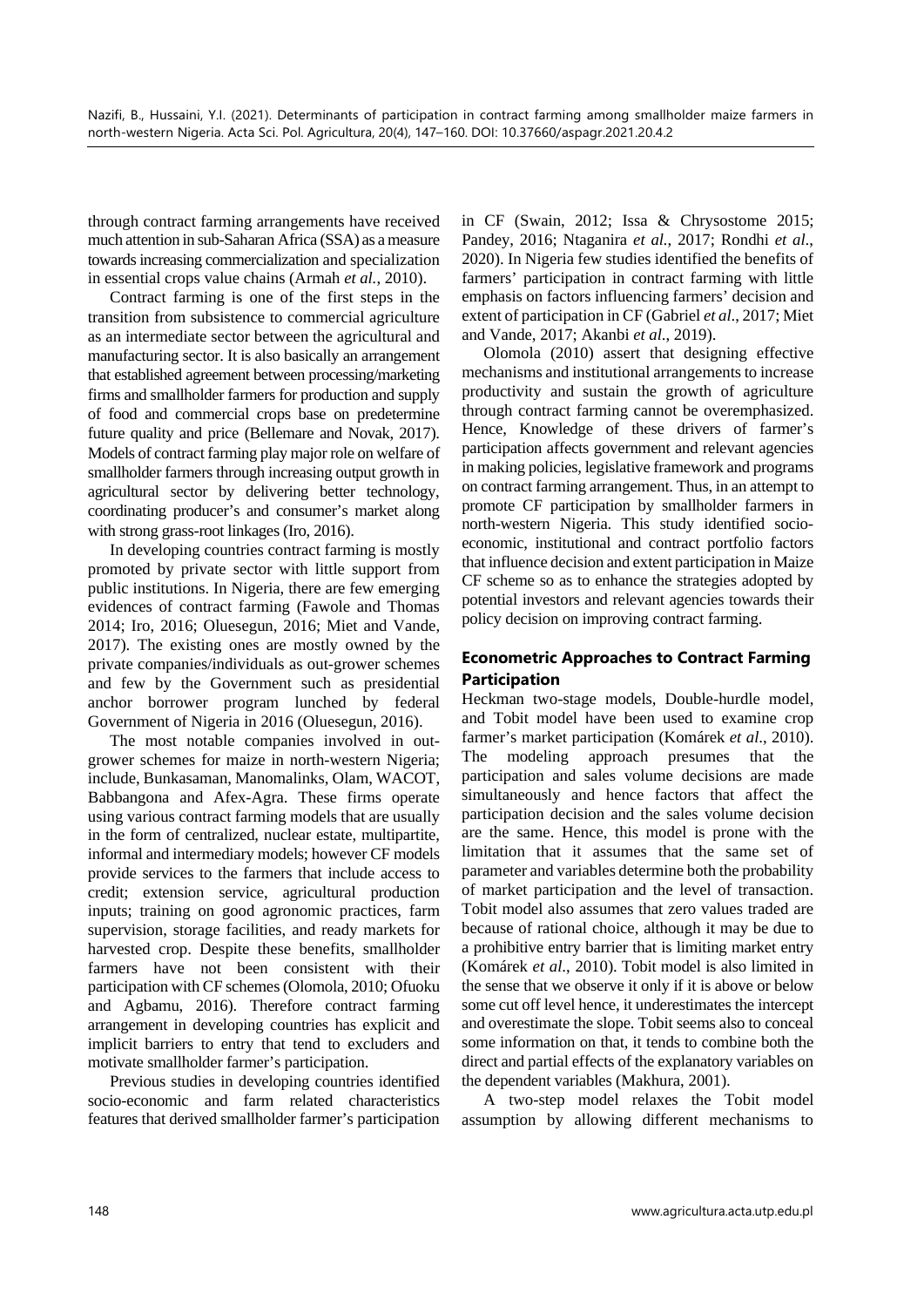determine the discrete probability of participation and level of participation. These models allow for separation between the initial decision to participate and the extent of participation. Heckman two-stage model was developed by Heckman (1997) and has been used extensively to correct for biases arising from sample selection. This model assumes that the missing value of dependent variable implies that the dependent variable is unobserved (not selected). Heckman's model first uses probit regression with all variable data to estimate the probability of contract farming participation. Then the inverse Mills ratio, computed from the probit regression, is used with other explanatory variables to help explain variances to the continuous, non-zero dependent variable. This model is also not appropriate for this study because there are restrictions regarding the elements of explanatory variable in each decision stage and assumption of incidental truncation in some dependent variables (Komárek *et al*., 2010).

In the double hurdle model, an output market decision is a two-step decision process; this is based on the assumption that household makes two separate decisions; one involves the decision to participate in the contract or not and secondly the extent of participation. The model estimation involves a Probit regression to identify factors affecting the decision to participate in the contract farming using all sample populations in the first stage, and a truncated regression model on the participating households to analyze the extent of participation, in the second stage. According to Burke (2009), the double hurdle model is useful because it allows a subset of the data to pile-up at some value without causing a bias in estimating the determinants of the continuous dependent variable in the second stage; hence you can obtain all the data in the remaining sample for the participants. Hence, the Craggs double hurdle model was chosen to determine the decision to participate and extent of participation in contract farming among smallholder maize farmers.

## **MATERIAL AND METHODS**

#### **Study Area**

The study was conducted in north-western part of Nigeria specifically Kano and Kaduna States Nigeria where maize production is pre-dominant and there

exists evidence of contract farming operations by firms such as BababbanGona Bunkasa Manoma and manoma links etc. The local government in the states where there was evidence of maize contract farming in Kaduna state include Soba, Kubau, Furu, Lere and Igabi local Government while in Kano state the local governments includes Rano, Bunkure , Garunmalam, Warawa, kura Karaye Rogo and Shanono local government.

Kaduna State is located between latitudes 11°32" and 09°02" north of the equator and longitudes 80°50" and 06°5" east of the Prime Meridian (Kaduna State Statistical Year Book, 1996). The State occupies an area of approximately 48,473.2 square kilometers. The entire land structure consists of an undulating Plateau, with major rivers in the State as River Kaduna, River Wonderful in Kafanchan and River Gurara. Kaduna State has 23 Local Government Areas (LGAs) it lies within the Derived Guinea Savannah zone of Nigeria; The State extends from the Guinea Savanna in the South-Central to the Sudan Savanna in the North Central. The grassland is a vast region covering the southern part of the State. There are two marked seasons in the State: the rainy (wet) season and the dry windy season. The wet season is usually from May to October with great variations in different areas of the state from 600 mm to 1500 mm. On the average, the State enjoys a rainy season of about five months. The length of the growing periods varies from 100 to 200 days. The dry season starts from November to April Temperature in the state ranges between 28°C and  $34^{\circ}$ C (NiMet, 2012). Farming is the main occupation of the people, with emphasis on the crops grown which include maize, sorghum, rice, millet, wheat, cotton, yam, cassava, pigeon pea, cowpea, soya bean and groundnut. They also grow vegetable crops like tomato, pepper, onion and carrot. Livestock is also important in the economy of the state and the livestock kept include cattle, sheep, goats and poultry.

Kano State is located between latitudes of 10°3' and 12°37' North and longitudes 7°3' and 9°5' East of the Greenwich meridian (Ogungbile *et al*., 1999). Kano State is the commercial nerve center of Northern Nigeria. It has a total land area of 20,760 square kilometres with 1,754,200 hectares of fertile agricultural land, of which 86,500 is exclusively Fadama land. About 75,000 hectares is made up of grazing lands (Olofin *et*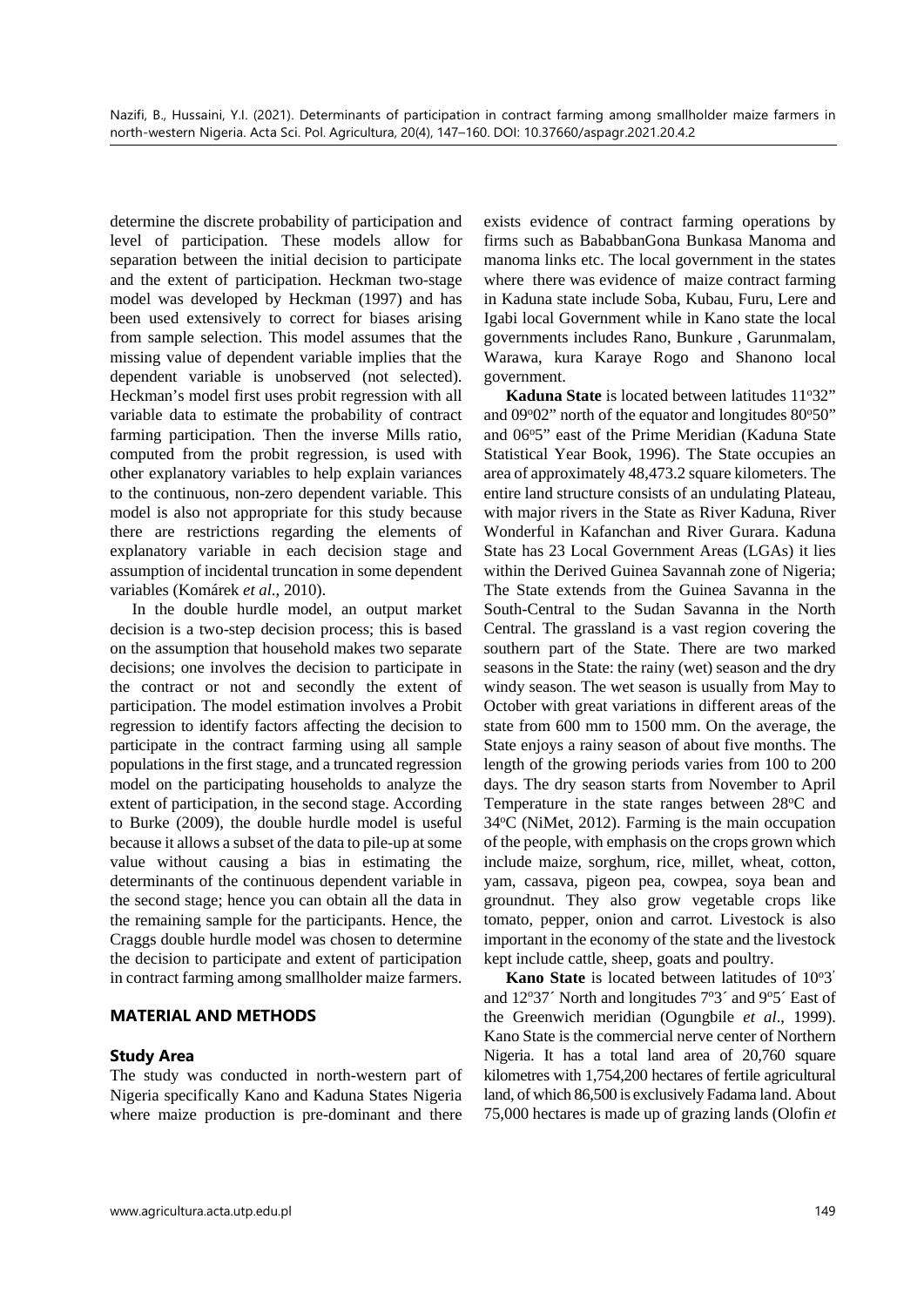*al*., 2008). The State has 44 Local Government areas is the most populous state in Nigeria with a population of 9,383,682 (NPC, 2006). The dry season is usually from October to April, while the rainy season begins from April to September with an annual rainfall of 134.4 mm Kano. Farming is the main occupation of the people, with emphasis on the crops grown which include maize, sorghum. They also grow vegetable crops like tomato, pepper, onion and carrot. Livestock is also important in the economy of the state and the livestock kept include cattle, sheep, goats and poultry.

#### **Sampling Procedure**

Multi-stage random sampling was employed for the study; the first stage was a random selection of 3 Local Government Areas (LGAs) each from Kano and Kaduna state out of LGAs with firms operating contract farming through balloting. In the second stage, 12 communities were selected from the list of CF participating communities in selected LGAs also through balloting; in the third stage 361 farmers were randomly selected systematically from the 847 list of smallholder maize farmers as obtained from extension workers across the selected communities. Table 1 show the summary of sampling procedures.

**Table 1.** Sampling summary

| <b>State</b> | LGA            | Communities    | <b>Selected Communities</b> | Sample Frame | Sample Size |
|--------------|----------------|----------------|-----------------------------|--------------|-------------|
|              |                |                | Saulawa                     | 62           | 20          |
| Kaduna       | Ikara          | $10\,$         | Kurmin Kogi                 | 74           | 31          |
|              | Makarfi        |                | Mayere                      | 55           | 26          |
|              |                | $\,8\,$        | Dorayi                      | 62           | 27          |
|              |                |                | Gimba                       | 77           | 37          |
|              | Soba           | 12             | Awai                        | 80           | 38          |
|              | Bebeji         | $\overline{7}$ | Alkalawa                    | 58           | 25          |
| Kano         |                |                | Damau                       | 89           | 43          |
|              |                |                | Yalwa                       | 77           | 28          |
|              | Rano           | 10             | Doka                        | 67           | 25          |
|              |                |                | Danhassan                   | 60           | 22          |
|              | <b>Bunkure</b> | 9              | <b>Barge</b>                | 86           | 39          |
| Total        | 6              | 56             | 12                          | 847          | 361         |

### **Method of Data Collection**

Cross-sectional Primary data was used for the study; the data was collected through the use of well-structured questionnaire administered to farmers by well-trained enumerators that have better understanding of farmer's local language. The data collected includes information on farmer's socio-economic characteristics, portfolio features of maize contract farming, and problems associated with contract farming participation.

#### **Double-Hurdle Model**

Double hurdle model was used to measure decision and level or extent of contract farming participation**.** It is a parametric simplification of the Tobit model, in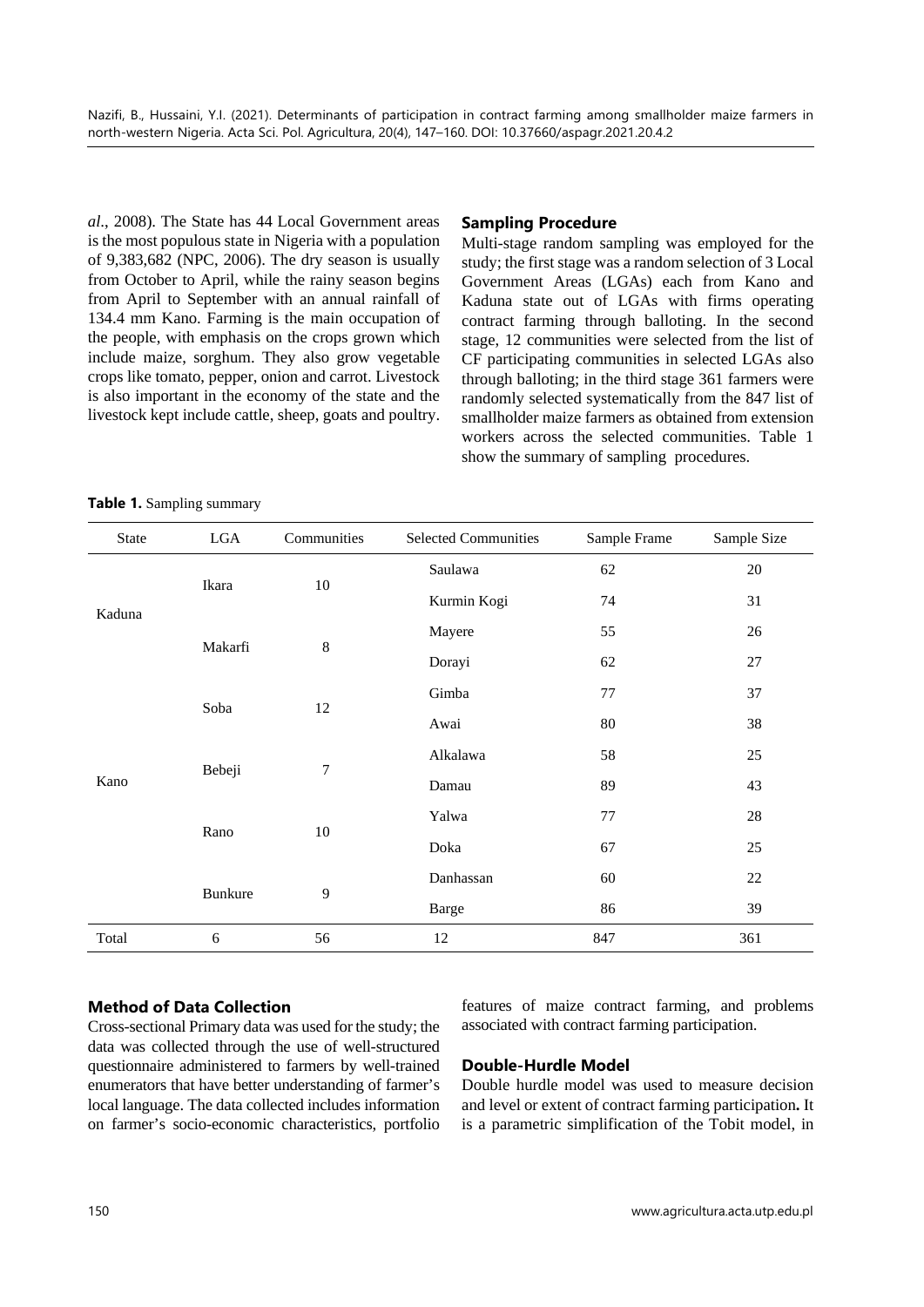which dual distinct stochastic processes define the resolution and level to participate in contract farming (Greene, 2007). Decisions and level or extent of membership in the Tobit model, are supposed to be the same. Nonetheless, Asfaw *et al*. (2011), suggested that the proclamation to participate may lead the level/ intensity of participation decision and therefore the control variables in both stages may vary. In this model, both hurdles (that is the decision for participation in contact farming and the level or extent of participation) are considered. In estimating the double-hurdle model, the double-hurdle assumes that households make two sequential decisions for participating and level/intensity of contribution in a scheme like contact faming or the use of machinery. Each hurdle is habituated by the family circle socioeconomic characteristics and institutional variables. However, a diverse underlying variable is used in the double-hurdle model, to epitomize each resolution procedure. The first decision variable (D) is 1 for farmers who have participate in maize contract farming and zero for otherwise (non-participating).

The expected utility of participating in contract faming (Di\*) is latent. This was evaluated with a Probit model as the first hurdle equation given as:

$$
D_1^* = aZi + Ui \tag{1}
$$

$$
Di = 1 \text{ if } Di > 1, \qquad Di = 0 \text{ if } Di \le 1
$$

Where,  $Di = 1$  if the farmer participates in Maize Contract Faming and  $D = 0$  otherwise,  $Z_i$  = descriptive vector variables (farmer socio-economic characteristics /farm specific characteristics and institutional characteristics that influences the likelihood of participating in maize contract farming,  $a =$  vector of parameter estimates,  $Ui = error$  term.

The second hurdle of double-hurdle model involves an outcome equation, which uses a truncated model that determines the level/extent of participation in maize contact faming measured in terms of the size of land allocated by the farmer to produced maize under contract arrangement. Therefore, the second hurdle uses observations only from those farmers who indicated a positive value on partaking in Contract Farming. It is worth stating that the farmers' involvement in maize contract farming does not partake at the same level of participation. Hence, the extent/intensity of participation (level of participation

hurdle) in maize contract farming is projected using a Truncated Equation model given as:

$$
Yi^* = \beta Xi + \mu i
$$
 (2)  
 
$$
Yi = \sum_{0}^{Yi} \underset{otherwise}{if \ y.*} > 0 \text{ and } D* > 0
$$

Where,  $Y_i$  = observed response as the land size allocated for maize production measured in hectare under contract arrangement, Xi = vector of explanatory variables which are contract portfolio characteristics and demographic factors,  $\beta$  = vector of parameter estimates,  $\mu$  = error term.

The observed value of the land size allocated for maize production under contract arrangement is therefore given by:

$$
Yi = DiYi^*
$$
 (3)

The error terms of the two decision models (participation model and level of participation model) are distributed as follows:

$$
\sum_{\nu i \to N(0,\alpha 2)}^{\mu \to N(0,1)} \tag{4}
$$

The error terms and are usually assumed to be independently and normally distributed. It is assumed that for each respondent the decision whether to participate in contract farming and the decision about the participation level are made independently. The two decision processes are non-separable and thus both parts of the likelihood function must be maximized simultaneously.

The empirical model employed to determine the decision of participation in maize contract farming is specified as follows:

$$
Aj=\alpha_0+\alpha_1X_1+\alpha_2X_2+\alpha_3X_3+\alpha_4X_4,\ldots\ldots\ldots\alpha_{11}X_{11}+\mu j
$$

- $Aj = individual decision of participation in contract$ farming
- $\mu i$  = the error term
- $\alpha_1, \alpha_2, \alpha, \ldots, \alpha_n$  = the coefficient of the explanatory variables
- $X_1$  = Household size

$$
X_2 = Age
$$

- $X_3$  = Farm size
- $X_9$  = Marital status
- $X_4$  = Main occupation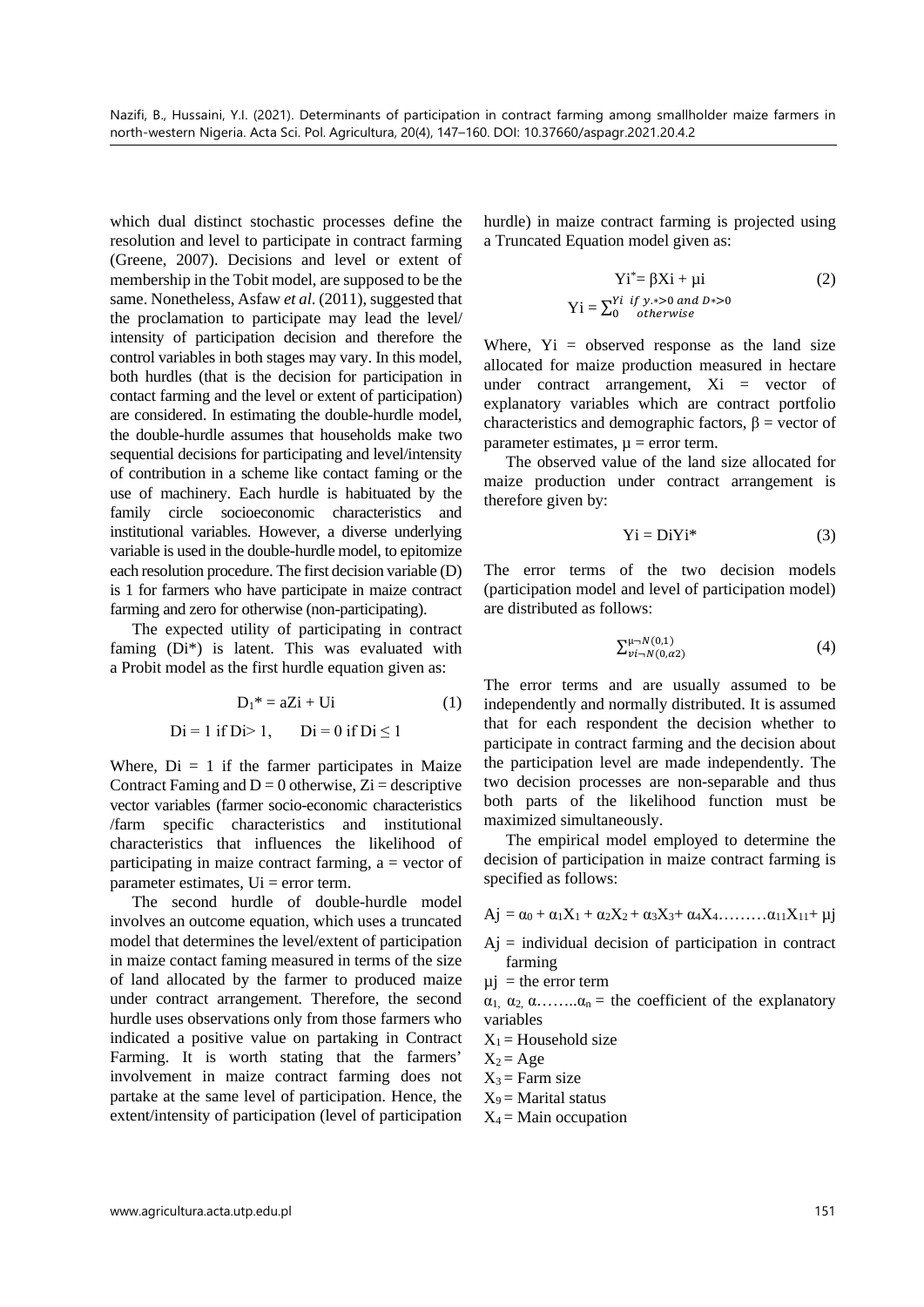| $X_5$ = Cooperative membership                                                           | $Z_3$ = Farm size                                   |
|------------------------------------------------------------------------------------------|-----------------------------------------------------|
| $X_6$ = Accessible road                                                                  | $Z_4$ = Main Occupation                             |
| $X_7$ = Access to credit                                                                 | $Z_5$ = Access to agricultural training             |
| $X_8$ = Extension contact                                                                | $Z_6$ = access to credit                            |
| $X_{10}$ = Education level                                                               | $Z_7$ = Extension service access                    |
| $X_{11}$ = Number of years of contract farming awareness                                 | $Z_8$ = Marital status                              |
|                                                                                          | $Z_9$ = Education level                             |
| The empirical model employed of determining the                                          | $Z_{10}$ = years of contract farming awareness.     |
| extent of participation in maize contract farming was                                    | $Z_{11}$ = Nature of input disbursement             |
| specified as follows                                                                     | $Z_{12}$ = Transportation Responsible               |
|                                                                                          | $Z_{13}$ = Pricing Decision                         |
| $Dj = \beta_0 + \beta 1Z_1 + \beta_2Z_2 + \beta_3Z_3 + \dots + \beta_{19}Z_{19} + \nu j$ | $Z_{14}$ = Distance to collection center            |
| $Dj$ = Extent of participation in contract farming (Farm                                 | $Z_{15}$ = Duration of contract                     |
| size allocated for Maize Contract Farming                                                | $Z_{16}$ = contract farming experience              |
| $\beta_0$ = constant term, V <sub>j</sub> = error term)                                  | $Z_{17}$ = Mode of Participation                    |
| $\beta_1$ , $\beta_2$ , $\beta_3$ $\beta_n$ = the coefficient of the explanatory         | $Z_{18}$ = Engagement in Side-Selling               |
| variables                                                                                | $Z_{19}$ = Transportation cost per Bag              |
| $Z_1$ = Household size                                                                   | Note: Table 2 shows the description of the variable |
| $Z_2 = Age$                                                                              | used in the model.                                  |
|                                                                                          |                                                     |

| Variable                           | Measurement                                                                              |
|------------------------------------|------------------------------------------------------------------------------------------|
| Participation                      | Decision to participation in contract farming (yes = 1 or no = 0)                        |
| Extent of participation            | Land size allocated for maize contract farming (hectares)                                |
| Household size                     | Number Family members eating from the same pot (numbers)                                 |
| Age                                | Age of farmer (years)                                                                    |
| Experience                         | Years of experience in maize production (years)                                          |
| Main occupation                    | Major source of income (farm = 1, non-farm = 0)                                          |
| Farm size                          | Land size own by the famer for crop production (hectares)                                |
| Access to credit                   | $(yes = 1$ if there is access and or 0 if otherwise)                                     |
| <b>Extension contact</b>           | $(yes = 1$ if farmer has contact with extension agents and 0 if otherwise)               |
| Number of years of awareness of CF | Length of time a farmers is aware of contract farming (years)                            |
| Marital status                     | $(single = 1, married = 2, widow = 3, divorced = 4)$                                     |
| Education                          | (Religious education = 1, Primary = 2, Secondary = 3, Tertiary = 4, Adult education = 5) |
| Duration of contract               | Months spent in contract (number)                                                        |
| Contract experience                | Years of contract participation (years)                                                  |

| <b>Table 2.</b> Measurements of Variables in the Model |  |  |  |
|--------------------------------------------------------|--|--|--|
|--------------------------------------------------------|--|--|--|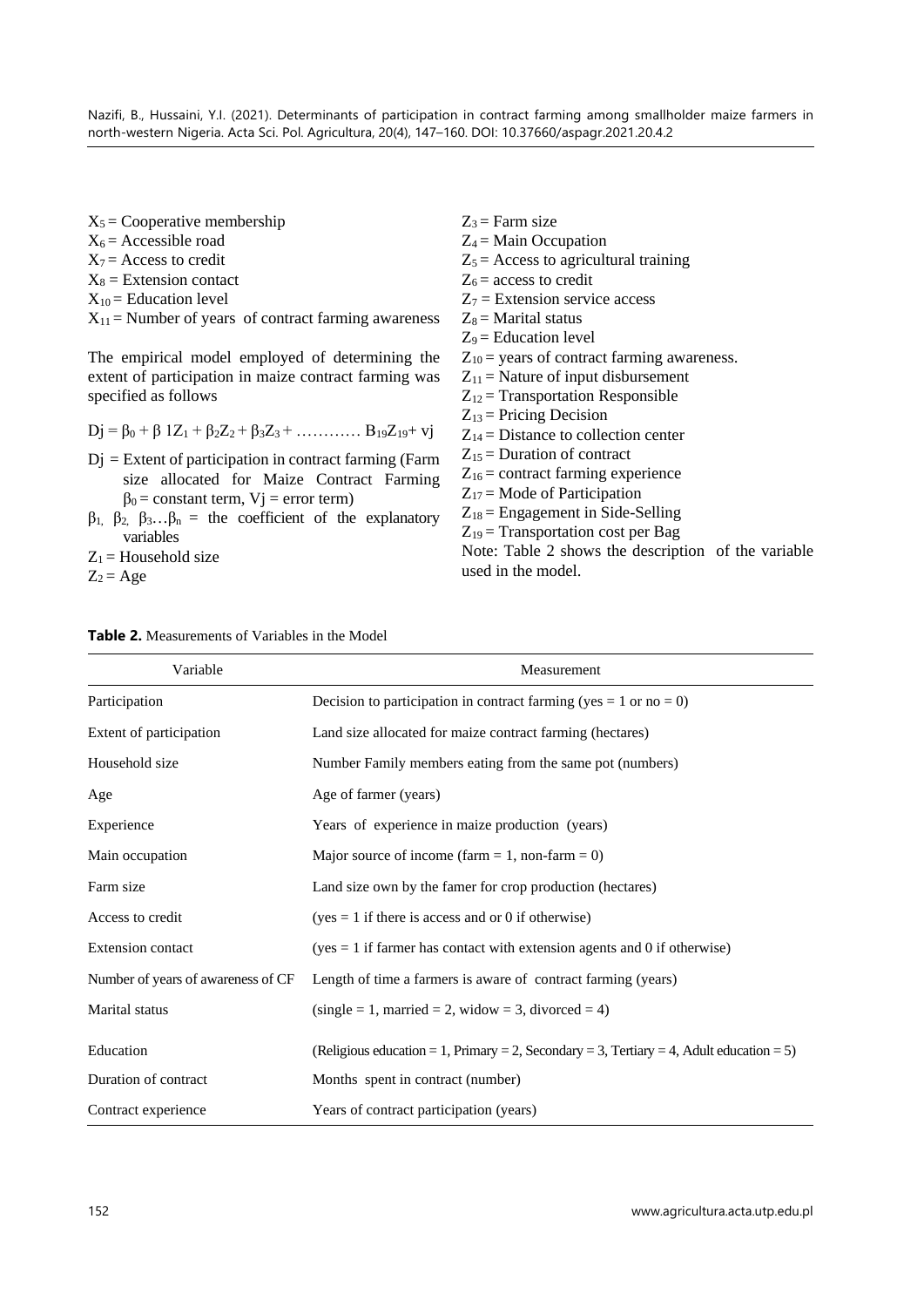| Mode of Participation         | Participation in the contract (as individual $= 1$ , in group $= 2$ )                                                  |
|-------------------------------|------------------------------------------------------------------------------------------------------------------------|
| Engagement in Side-Selling    | (yes = 1 if a farmer engages in side selling and = 1, = 0 if otherwise)                                                |
| Transportation cost           | Total transportation cost for the quantity of maize transported (naira)                                                |
| Training access               | $(yes = 1$ if farmer received training and 0 if otherwise)                                                             |
| Distance to collection center | Distance in (km)                                                                                                       |
| Nature of inputs Disbursement | Form of input disbursement (once = 1, twice = 2, phase basis = 3 when needed = 4)                                      |
| Pricing Decision              | Who makes decision on the price of maize (farmer $= 1$ , contracting firm $= 2$ , none<br>(market price was used) = 3) |

#### **RESULTS AND DISCUSSION**

## **Socio-economic Characteristics of Smallholder Farmers**

The result for socioeconomic characteristics of smallholder maize farmers is shown in Table 3, results revealed about 52% of smallholder farmers that are found to be participating in maize contract farming. An average age of maize farmers involved in contract farming (CF) is 39 years; with over 20 years of farming experience and an average farm size of 2.46 hectares. On the other hand, those not involved in contract farming have an average age of 37 years, 18 years farming experience and an average farm size of about 2.16 hectares. This is similar to what was found by Yakubu *et al*. (2019) among maize farmers in Kano state. In addition to that; majority of farmers involve in maize CF are Males (88.77%), Married (96.79%),

belongs to cooperative group (91.45%) and have farming as their main occupation (99.46%), this corroborates with the finding of Akanbi *et al*. (2019) that majority of CF were males and they belong to cooperative groups in Kwara Sate Nigeria. similarly Non-CF participants majority were also found to be males and married, and also have farming as their main occupation however, only few (20.11%) of them belongs to cooperative group. Moreover, majority of the maize farmers were found to have accessible roads  $(85.03\%)$  to their farms: Access to credit  $(71.66\%)$  as well as access to extension service (91.44%), on the other hand non-CF maize farmers have few of them with accessible to road to their farmers (32.76%), access to credit (29.86%) and extension service (18.97%). With regards to their level of education, irrespective contract farming participation both categories of farmers have some level of formal education ranging from primary, secondary and tertiary.

| <b>Quantitative Variables</b> | Contract farmers<br>$N = 187(51.8\%)$ |      |      | Non-Contract farmers<br>$N = 174(48.2\%)$ |          |     |       |      |
|-------------------------------|---------------------------------------|------|------|-------------------------------------------|----------|-----|-------|------|
|                               | Min                                   | Max  | X    | <b>SD</b>                                 | Min      | Max | X     | SD.  |
| Age (years)                   | 18                                    | 65   | 39.2 | 9.10                                      | 18       | 70  | 37.25 | 11.2 |
| Household Size                |                                       | 30   | 8.2  | 4.96                                      | 1        | 25  | 7.92  | 5.47 |
| Experience                    | 4                                     | 45   | 20.7 | 8.48                                      | 1        | 45  | 18.2  | 9.78 |
| Farm Size (ha)                | 0.8                                   | 9.46 | 2.46 | 1.55                                      | 0.5      | 8   | 2.16  | 1.47 |
| <b>Years of CF awareness</b>  |                                       | 7    | 3.72 | 1.4                                       | $\Omega$ | 7   | 3.27  | 2.36 |

**Table 3.** Socio-economic characteristics of the Maize farmers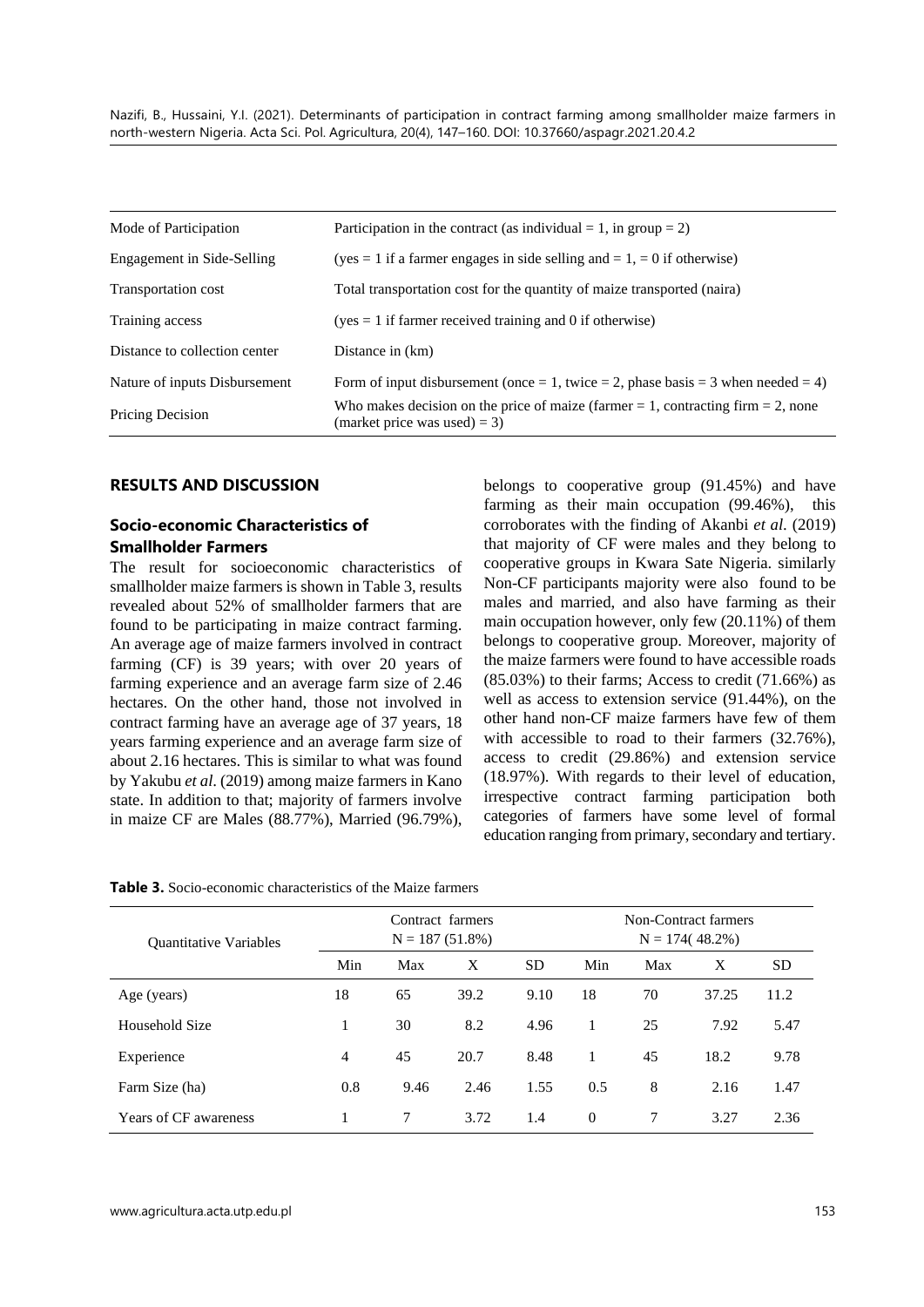| Qualitative Variables  | Frequency (%) | Frequency (%) |
|------------------------|---------------|---------------|
| Gender                 |               |               |
| Male                   | 166(88.77)    | 144(82.75)    |
| Female                 | 21(11.23)     | 30(17.24)     |
| <b>Marital Status</b>  |               |               |
| Single                 | 5(2.67)       | 16(19.19)     |
| Married                | 181(96.79)    | 158(90.80)    |
| Divorced               | 5(0.01)       |               |
| Cooperative Membership |               |               |
| Member                 | 171(91.45)    | 35(20.11)     |
| Non Member             | 16(8.55)      | 139(79.89)    |
| Main occupation        |               |               |
| Farm                   | 186(99.46)    | 168(96.55)    |
| Non-farm               | 1(0.44)       | 6(3.45)       |
| Level of Education     |               |               |
| Religious              | 37(19.79)     | 21(12.06)     |
| Primary                | 46(24.60)     | 43 (24.71)    |
| Secondary              | 51(27.27)     | 65(37.36)     |
| Tertiary               | 25(13.37)     | 21(12.07)     |
| Adult education        | 28(14.97)     | 24(13.79)     |
| Accessible road        |               |               |
| Access                 | 159(85.03)    | 57 (32.76)    |
| No access              | 28(14.97)     | 117(67.24)    |
| Access to extension    |               |               |
| Access                 | 171(91.44)    | 141(18.97)    |
| No access              | 16(9.36)      | 33(81.03)     |
| Access to credit       |               |               |
| Access                 | 134(71.66)    | 122(29.86)    |
| No access              | 53(28.34)     | 52(70.11)     |

Note:  $X = \text{mean}$ 

## **Factors Determining Farmers Participation in Maize Contract Farming**

The factors determining decision and extent of

participation in contract farming is presented in Table 4. The Wald statistic estimated was 364.97 and significant ( $P < 0.01$ ); this implies that the model significantly fitted the data. In other word the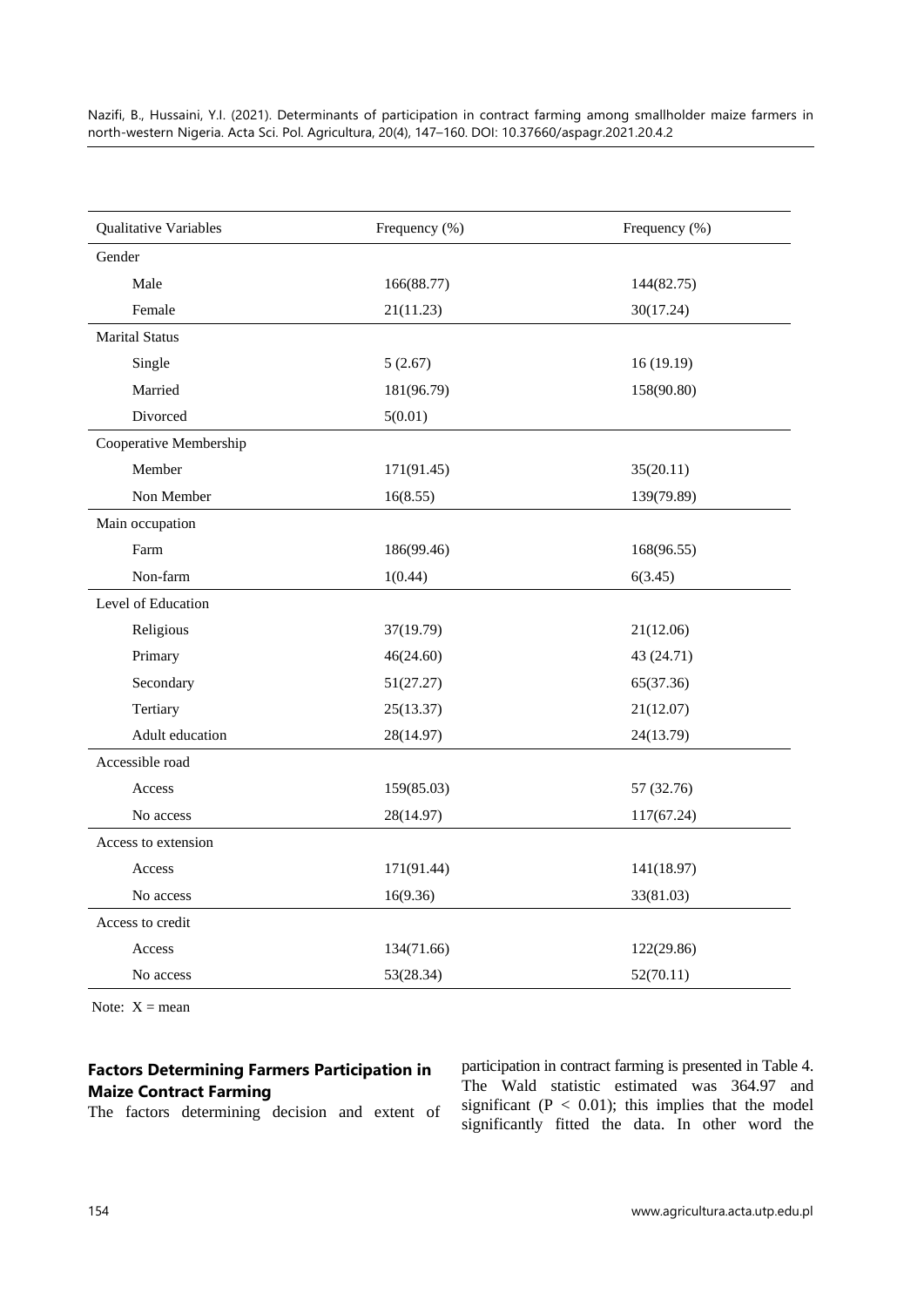independent variables included in the model were jointly important in explaining the variations in the decision of participation in contract farming and the extent of participation in contract farming. The sigma estimate representing the estimate of standard error of the model was 0.4874 and was also significant  $(P < 0.01)$ this implies that the estimated double hurdle of the decision of participation and the extent of participation in contract farming are determine by different processes and therefore the use of double hurdle model (DHM) in place of standard Tobit model was justified.

## **A. Factors Influencing Farmer's Decision to Participate in Contract Farming**

The first hurdle of the model in Table 4 show the maximum likelihood estimates of the Probit model of factors determining decision of participation in maize contract farming in the study area; the decision of participation was found to be significantly determined by level of education, main occupation, access to credit, access to extension services, access to agricultural training and period of contract farming awareness.

Access to extension service coefficient was found to be positive and significantly  $(P < 0.01)$  influencing participation decision. This implies that farmers that have access to extension service participate more in the contract farming. This may be because the contracting firms employed the services of extension agents in creating awareness and highlighting the important of contract farming to farmers. This result is in accordance with that of Iro (2016) and Anim (2011) who recounted that in the Limpopo province of South Africa, extension visits was absolutely important in swaying the farmers' participation in contract farming.

Main occupation was found to be negative and significant ( $P < 0.05$ ) on influencing farmer's decision of participation in contract farming. This implies that farmers with off-farm occupation are less likely to participate in contract farming; the reason may be because they have other alternative sources of income.

Furthermore, farmer's accss to credit coefficient was found to be positive and significant  $(P < 0.01)$  on influencing decision of participation in contract farming at 1% probability level. This implies that farmers that enjoy agricultural credit services are more likely to decide participation in contract farming, as credit supply is the core aspect of contract farming.

Access to agricultural training was also found to be positive and significant  $(P < 0.01)$  on influencing decision of farmers' participation in contract farming. This connotes that farmers that usually attend agricultural trainings are more likely to decide participation in contract farming.

In addition to that, level of farmer's education coefficient was found to be negative and significant (P < 0.01) on decision of participation in contract farming. This implies that more formally educated farmers are less likely to decide participation in contract farming; this may be because those educated farmers mostly rely on off-farm activities as means of income, hence affecting their decision on contract farming participation. This contradict the finding of Swain, (2012) among gherkin and paddy seed contract farmers in Andhra Pradesh, India.

Period of awareness about maize contract production was found to be positive and significant (P < 0.01) on influencing farmer's decision of participation in contract farming. This implies that farmer's with adequate knowledge of contract farming operation is more likely to participate in the agreement.

## **B. Factors Influencing Farmer's Extent of Contract farming Participation**

The second hurdle model in Table 4 also shows the maximum likelihood estimates of truncated regression model for the extent of participation in maize contract farming. The factor variables that significantly determine the extent of participation in contract farming were age of the farmer, farm size, farming experience, access to credit, duration of contract, access to agricultural training, contract farming experience, distance to firm collection center and side-selling by farmer.

The age of the farmers was found to be negative and significant ( $p < 0.01$ ), this implies low level of participation by old farmers, in other word level of participation in contract farming is high among youth and more active categories of farmers.

Access to agricultural training was also found to be negative and significant  $(P < 0.1)$  on influencing level of participation in contract farming at 10% level of probability. This implies that farmers with less training on good agronomic practices participate more in contract farming. Therefore among less trained farmer's high level of participation will be expected.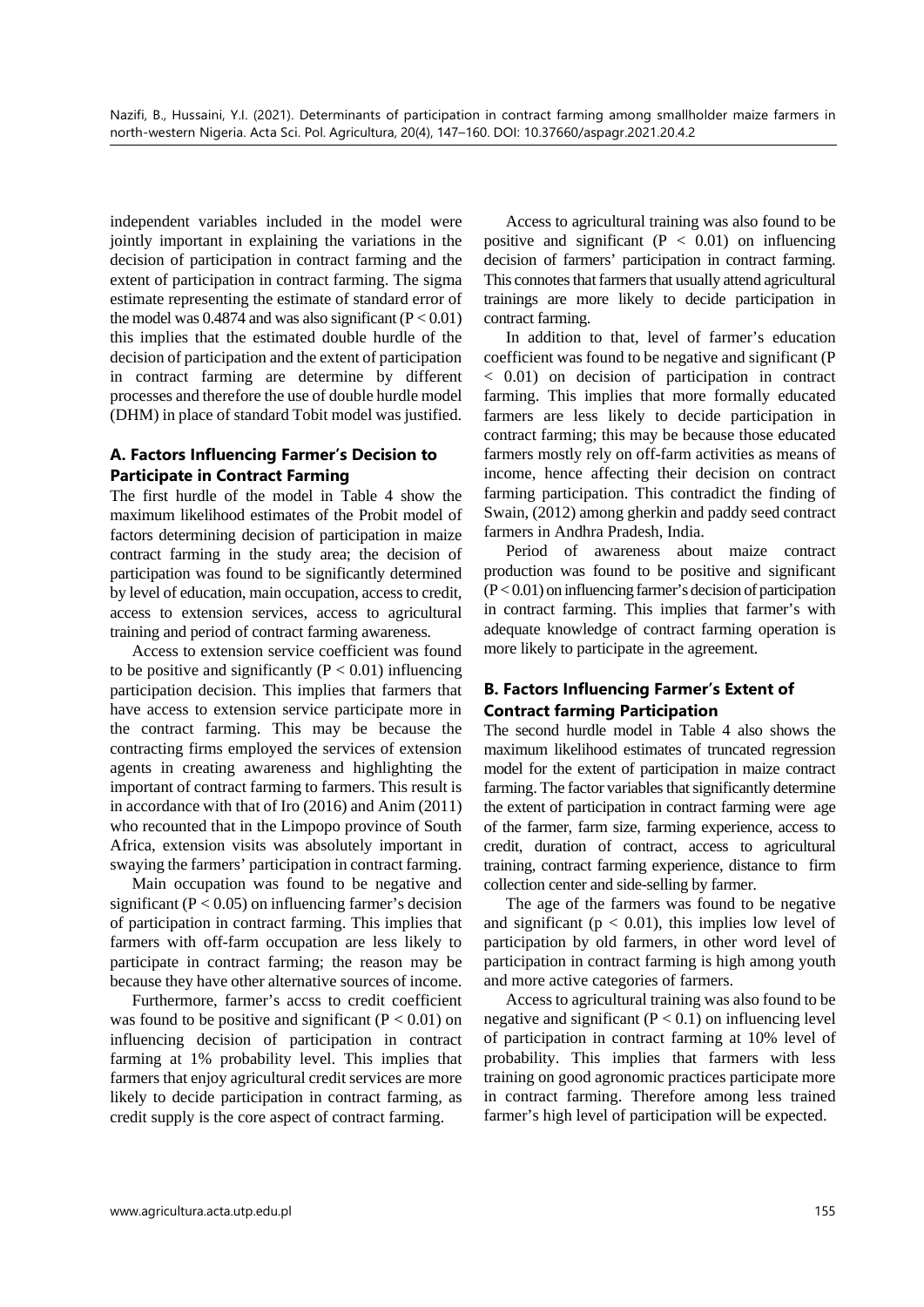|                                     | First hurdle (Decision Model) |            | Second hurdle (Extent Model) |             |            |         |
|-------------------------------------|-------------------------------|------------|------------------------------|-------------|------------|---------|
| Variables                           | Coef.                         | Std. Error | p-value                      | Coef.       | Std. Error | p-value |
| Level of education                  | $-0.374***$                   | 0.126      | 0.003                        | $-0.026$    | 0.038      | 0.492   |
| Age of maize farmer                 | 0.031                         | 0.024      | 0.198                        | $-0.025***$ | 0.008      | 0.004   |
| Household size                      | 0.001                         | 0.036      | 0.992                        | 0.016       | 0.013      | 0.202   |
| Farming experience                  | $-0.314$                      | 0.420      | 0.455                        | $0.015*$    | 0.008      | 0.068   |
| Farm size                           | $-0.248$                      | 0.248      | 0.318                        | $0.433***$  | 0.028      | 0.000   |
| Main occupation                     | $-0.728**$                    | 0.319      | 0.023                        | $-0.099$    | 0.112      | 0.373   |
| Land ownership                      | 0.043                         | 0.141      | 0.749                        | $-0.041$    | 0.044      | 0.351   |
| Access to credit                    | $1.143***$                    | 0.390      | 0.003                        | $0.329**$   | 0.134      | 0.014   |
| Extension access                    | $2.474***$                    | 0.355      | 0.000                        | $-0.063$    | 0.186      | 0.733   |
| Access to formal agric.<br>Training | $2.617***$                    | 0.398      | 0.000                        | $-0.611*$   | 0.340      | 0.072   |
| Duration of awareness               | $0.461***$                    | 0.090      | 0.000                        | 0.015       | 0.034      | 0.660   |
| Duration of contract                |                               |            |                              | $0.085**$   | 0.041      | 0.041   |
| Contract farming experience         |                               |            |                              | $0.072**$   | 0.036      | 0.042   |
| Form of agreement                   |                               |            |                              | 0.146       | 0.136      | 0.285   |
| Mode of participation               |                               |            |                              | $-0.023$    | 0.241      | 0.924   |
| Distance to collection center       |                               |            |                              | $-0.024*$   | 0.012      | 0.055   |
| Transportation of harvest           |                               |            |                              | $-0.033$    | 0.063      | 0.600   |
| Side-selling                        |                               |            |                              | $0.397**$   | 0.128      | 0.002   |
| Pricing decision                    |                               |            |                              | $-0.171$    | 0.125      | 0.172   |
| Constant                            | $-3.723496$                   |            |                              |             |            |         |
| Sigma                               | $0.4874***$                   |            |                              |             |            |         |
| Wald chi2                           | 364.97***                     |            |                              |             |            |         |
| $\mbox{L}\mathbf{R} X$ $^2$         | 422.61***                     |            |                              |             |            |         |
| Log likelihood                      | $-51.89$                      |            |                              |             |            |         |
| Pseudo $\mathbb{R}^2$               | 0.8028                        |            |                              |             |            |         |

|  |  |  |  | Table 4. Factors Influencing Farmer's Decision and Extent of Contract Farming Participation |
|--|--|--|--|---------------------------------------------------------------------------------------------|
|--|--|--|--|---------------------------------------------------------------------------------------------|

Source: Field Survey, 2019

\*\*\*significant at 1%; \*\* significant at 5%; \* significant at 10%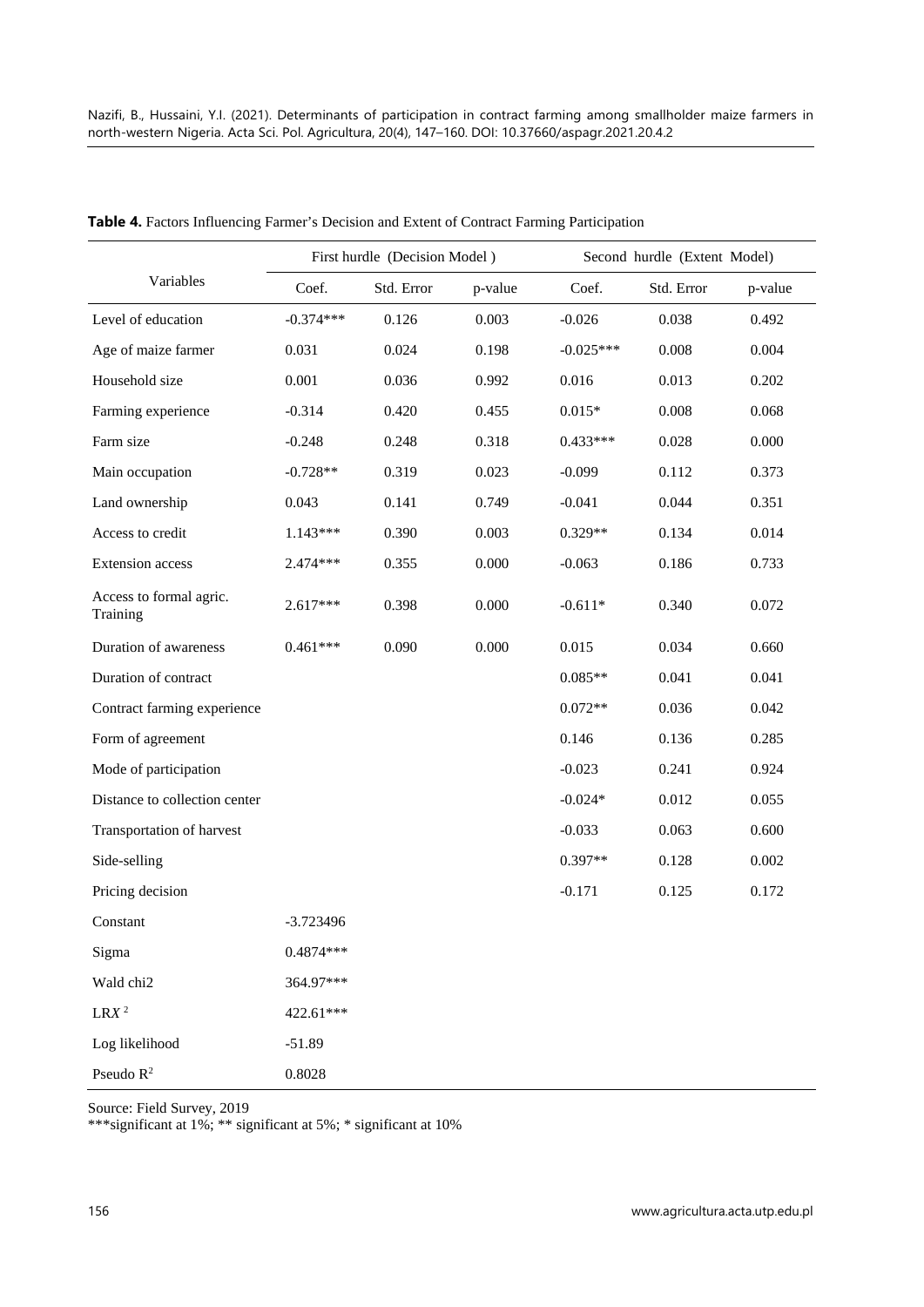Farm size own by farmers was found to be positive and significant ( $p < 0.01$ ) on influencing extent of farmer's participation in contract farming. This implies that farmers with larger farm size have high level of participation in contract farming; reason is that they have pre-requisite available land size to allocate for contract farming. This result is line with the findings of other scholars who observed the direct relationship between increased levels of commercialization and increased land size. It's also similar to the finding of Iro (2016) that used Double Hurdle model to explain determinant of tomato contract farming extent of participation among smallholder farmers in northern Nigeria and that of Khoza *et al*. (2019) in South Africa.

Moreover, farmer's access to Agricultural credit was found to be positive and significant ( $P < 0.05$ ) on influencing level of participation in contract farming; This implies that farmers that access to agricultural credit services have high level of participation in contract farming, as credit is one of the key aspect of contract farming was providing input credits to participating farmers.

Furthermore, distance to firm collection center was also identified to be negative and significant  $(P < 0.1)$ on influencing level of contract farming participation at 10% probability level. This connotes that farmers that are located far away from contracting firm collection center have low level of participation in contract farming. Therefore, establishment of additional collection centers at various farming communities will increases level of participation.

The farming experiences was found to be positive and significant  $(P < 0.1)$  on influencing farmer's extent of participation in maize contract farming at 10% level of probability. This implies that farmers with more experience in maize production have high level of participation in maize contract farming. These findings concur with that of Okoye *et al*. (2009), Tarawali *et al*. (2012) and Bidzakin *et al*. (2019) who found that farming experience has significant influences on participation in contract farming.

In addition to that, duration of contract agreement was found to be positive and significant ( $P < 0.05$ ) influencing extent of contract farming participation at 5% level of probability. The result implies that longer period of contract agreement attributes high level of farmers participation; in other word the longer the period of contract maturity the more will be the land size to be devoted by the farmer for the contract.

Contract farming experience was also identified to be positive and significant ( $P < 0.01$ ) on influencing extent of participation in maize contract faming. This implies that farmers with more years of contract farming experience allocate more land for contract farming. This may be because as farmers spent more years in the contract farming they developed more interest by allocating an additional land for contract production.

Finally, engagement in side-selling was found to be positive and significant  $(P < 0.01)$  on influencing extent of contract farming participation. The result implies that farmers with side-selling tendencies have high level of participation in contract farming. Therefore contracting firm should provide adequate monitoring of farmers in order to avoid side-selling action of farmers.

## **Constraints Preventing Smallholder Farmer's Participation in Maize Contract Farming**

The constraints preventing farmers' participation in maize contract farming are presented in Table 5. The most important constrain identified was inadequate requisite land size to allocate in the contract; this is due to the fact that the farmers are smallholder farmers and they produced multiple crops which limit the land size they can allocate for contract farming, secondly ranked constrain was lower pricing of maize by contracting firms; this is because of the perception of the farmer that it's the firm that decide on the price and on the other hand farmers preferred to sell their harvested maize during the off-peak periods when the price is usually high. Untimely distribution of inputs and disease and drought shocks associated with maize production was ranked as 3<sup>rd</sup> and 4<sup>th</sup> constrains respectively. The  $5<sup>th</sup>$  and  $6<sup>th</sup>$  constrains were inadequate knowledge of contract terms and conditions of agreement and high transaction charges in the contract respectively. Other constrains identified by the farmers are inadequate provision of insurance, inputs quantity (fertilizer and herbicide) and lower crop income obtained by participating farmers.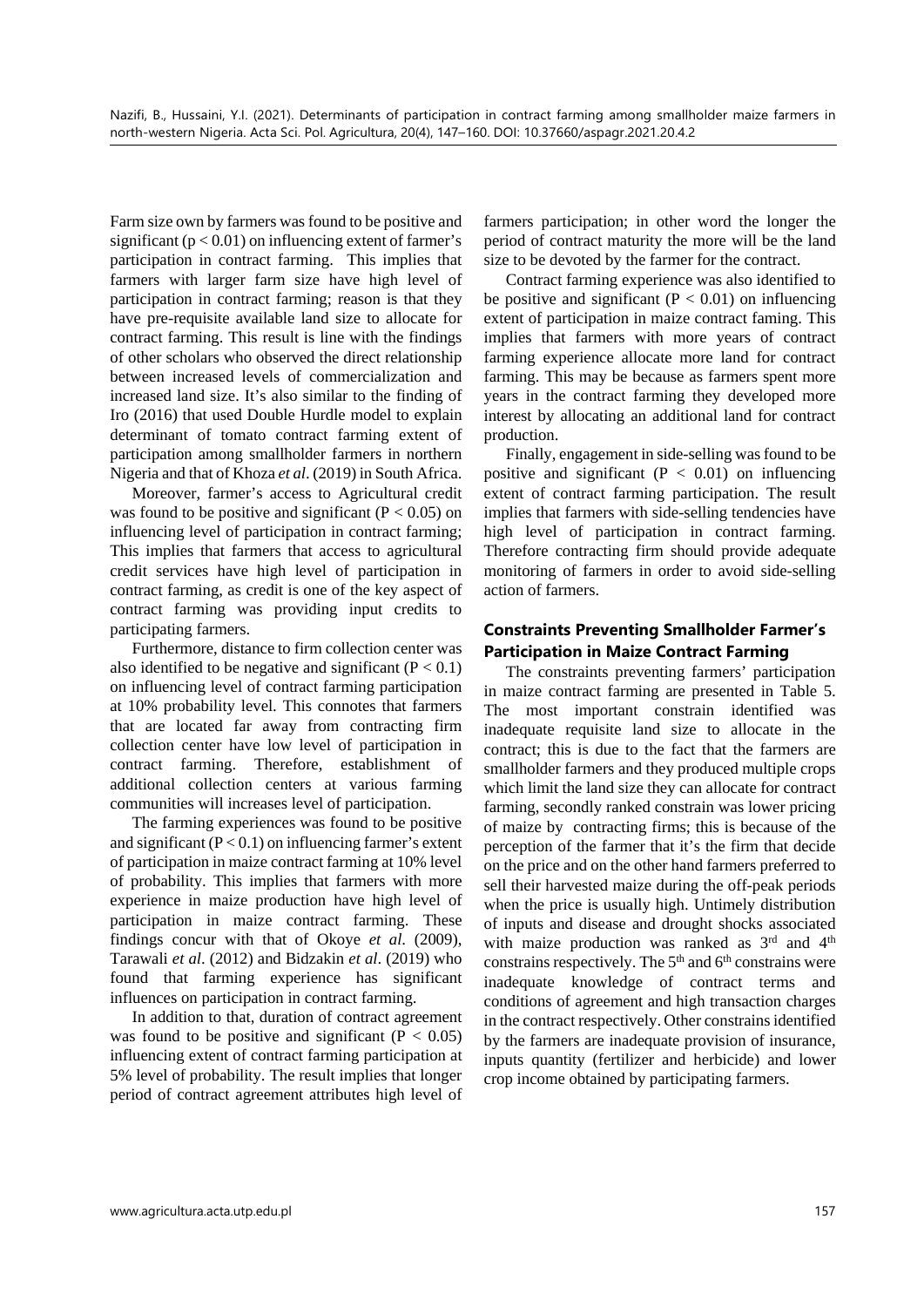| Constraints                                                           | Frequency | Percentage | Rank            |
|-----------------------------------------------------------------------|-----------|------------|-----------------|
| Inadequate requisite land size to allocate in the contract            | 89        | 81.12      | 1 <sup>st</sup> |
| Lower pricing of maize by contracting firm                            | 159       | 68.24      | 2 <sub>nd</sub> |
| Untimely distribution of inputs                                       | 155       | 66.52      | 3 <sup>rd</sup> |
| Diseases and drought                                                  | 154       | 66.09      | 4 <sup>th</sup> |
| Inadequate knowledge of contract terms and conditions<br>of Agreement | 137       | 58.8       | 5 <sup>th</sup> |
| High transaction charges                                              | 134       | 57.51      | 6 <sup>th</sup> |
| Inadequate provision of insurance                                     | 120       | 51.5       | 7 <sup>th</sup> |
| Inadequate inputs quantity distributed to farmers                     | 81        | 34.76      | $R^{th}$        |
| Lower crop income by participating farmers                            | 81        | 34.76      | 8 <sup>th</sup> |

**Table 5.** Constraints Preventing Farmer's Participation in Contract Farming

Source: Field Survey, 2019

## **CONCLUSIONS**

Factors that significantly influenced farmers decision to participate in CF were level of education, main occupation, access to credit, access to extension services, access to agricultural training and period of contract farming awareness. Meanwhile, age of the farmer, farm size, farming experience, access to credit, duration of contract agreement, access to agricultural training, contract farming experience, distance to firm collection center and side-selling by farmer were the significant factors influencing extent of farmers participation in maize contract farming. In addition to that, inadequate requisite land, lower prices offered by firms and untimely distribution of inputs were identified as major constraints affecting smallholder maize farmer's participation in CF Hence, Participation in contract farming will therefore be enhanced if access to extension services, credit, and trainings are improved. On the other hand extent at which farmers participate in the scheme will also increase with farm size increase, nearness to CF firm collection center, and longer period of contract agreement. Therefore taking proactive measures regarding these factors such as creating more CF awareness through extension workers by relevant investors and agencies will promote contract farming participation among smallholder farmers.

#### **REFERENCES**

- Adetola, I., Isaac B., Raheem, O.S. (2014). Determinants of market participation among maize producers in Oyo State, Nigeria. British Journal of Economics Management and Trade, 4(7), 1115–1127.
- Akanbi S.O., Alarape, W.I., Olatunji, S.O. (2019). Economic implication of contract farming on smallscale rice farmers in Kwara State, Nigeria. Agrosearch, 19(2), 26–40.
- Anim, F.D. (2011). Small-scale maize farmers' decision to participate in contract farming: Implications for integration into the marketing chain. African Journal of Business Management, 5(1), 5065–5069.
- Armah, J., Schneider, K., Gugerty, M.K. (2010). Smallholder contract farming in sub-Saharan Africa and south Asia. Evans School Policy Analysis and Research,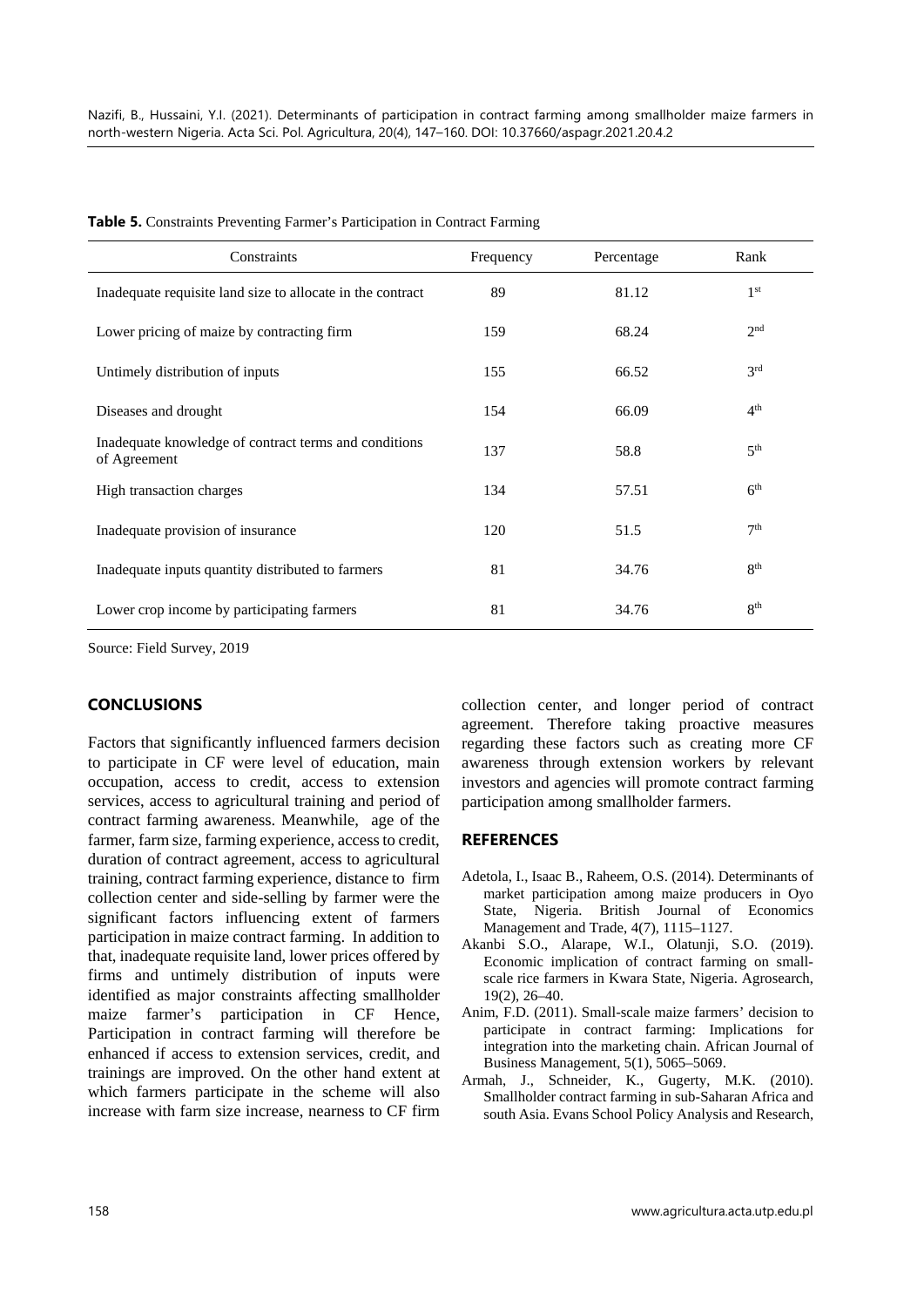Prepared for the farmer productivity team of the Bill and Melinda Gates Foundation.

- Asfaw, S., Shiferaw, B., Simtowe, F., Haile, M.G. (2011). Agricultural technology adoption, seed access constraints and commercialization in Ethiopia. J. Dev. Agric. Econ., 3(1), 436–447.
- Bellemare, M.F., Novak, L. (2017). Contract farming and food security. American Journal of Agricultural Economics, 99(2), 357–378.
- Bidzakin J.K., Fialor S.C., Vitor D.A., Yahaya, I. (2019). Impact of contract farming on rice farm performance: Endogenous switching regression*.* Cogent Economics & Finance, 7(1)[. DOI: 10.1080/23322039.2019.1618229.](https://www.tandfonline.com/doi/full/10.1080/23322039.2019.1618229)
- Burke, W.J. (2009). Fitting and interpreting Cragg's Tobit alternative using Stata. Stata Journal, 9(4), 584–592.
- Fawole, P., Thomas K.A. (2014). Effect of contract farming scheme on cassava production in Oyo State. Journal of Rural Economics and Development, 20(1), 1–7.
- Gabriel, A., Orifah, M., Yusuf, M., Apeverga, P. (2017). Contract Farming: A Panacea for the Attainment of Food Self-Sufficiency in Nigeria. Journal of Agricultural Economics, Environment and Social Sciences, 3(1), 133–141.
- Greene, W.H. (2007). Econometric analysis. 6th Edition. New York: Macmillan, USA.
- Heckman, J. (1997). Instrumental variables: A study of implicit behavioral assumptions used in making program evaluations. Journal of Human Resources, 32(4), 441–462.
- Iro, K.I. (2016). Empirical evidence on contract farming in northern Nigeria: case study of tomato production. Asian Journal of Agriculture and Rural Development, 6(12), 240–253.
- Issa, N., Chrysostome, N.J. (2015). Determinants of farmer participation in the vertical integration of the Rwandan coffee value chain: Results from Huye District. J. Agric. Sci., 7, 197–211. [DOI:10.5539/jas.v7n9p197.](http://dx.doi.org/10.5539/jas.v7n9p197)
- Khoza, T.H., Senyolo, G.M., Mmbengwa, V.M., Soundy, P. (2019). Socioeconomic factors influencing smallholder farmers' decision to participate in agro-processing industry in Gauteng province, South Africa. Cogent Social Sciences, 5(1).

[DOI:10.1080/23311886.2019.1664193.](https://doi.org/10.1080/23311886.2019.1664193)

- Komárek, A., Hansen, B.E., Kuiper, E.M.M., Buuren, H.R., Van, B., Lesaffre, E. (2010). Discriminant analysis using a multivariate linear mixed model with a normal mixture in the random effects distribution. Stat. Med., 29(30), 3267–3283[. DOI:10.1002/sim.3849.](https://doi.org/10.1002/sim.3849)
- Makhura, M.T. (2001). Overcoming transaction costs barriers to market participation of smallholder farmers in the northern province of South Africa. A PhD Thesis Submitted in Partial Fulfillment of the Requirements for the Degree of in the Department of Agricultural Economics, Extension and Rural Development Faculty

of Natural and Agricultural Sciences University of Pretoria, Pretoria.

- Miet, M., Vande, V.K. (2017). Contract farming in staple food chains. World Development Journal, 95(1), 73–87.
- Mgbenka, R.N., Mbah, E.N. (2016). A review of smallholder farming in Nigeria; need for transformation, International Journal of Agriculture and Rural Development Studies, 3(2), 43–54.
- NiMet, Nigerian Meteorological Agency. (2012). Nigeria Climate Review. 59 pp.
- NPC, National Population Commission. (2006). Nigerian population census report 2006.
- Ntaganira, E., Shukla, J., Mbeche, R., Mbabzize, M. (2017). Determinants of participation in contract farming among small holder diary farmers in Rwanda. Int. J. Thesis Proj. Diss., 5, 11–19.
- Olusegun, O. (2016). Production efficiency and profitability of certified rice seed production among outgrowers in Katsina State Nigeria. Masters dissertation submitted to the school of postgraduate studies. Zaria: Ahmadu Bello University.
- Ofuoku, U.A., Agbamu, U.J. (2016). Maize contract farming experience in Delta state, Nigeria. Journal of Northeast Agricultural University, 23(1), 65–73.
- Ogungbile, O.A., Tabo R., Duirenbooden N.V. (1999). Multi-scale Characterization of Production System of Prioritize Research and Development in the Sudan Savanna Zone of Nigeria. International Crop Research Institute for the Semi-Arid Tropics in Collaboration with Institute for Agricultural Research Information Bulletin, 55, 25–32.
- Okoye, B.C., Okoye, A.C., Dimelu, M.U., Agbaeze, C.C., Okoroafor, O.N., Amaefula, A.B. (2009). Adoption scale analysis of improved cocoyam production, propro cessing and storage technologies across gender in Enugu North Agricultural Zone of Enugu State, Nigeria. St Louis, MI: IDEAS.
- Olofin, E.A. (2008). The physical setting within Kano Region: a Geographical Synthesis (pp. 5–34). Kano City: Adamu Joji Publishers.
- Olomola, A.S. (2010). Enhancing Productivity, Income and Market Access of Rural Producers in Africa: the Case of Contract Farming in Nigeria. Paper Presented at the Inaugural National Science Foundation (NSF) Joint Workshop of the African Economic Research Consortium (AERC) and the International Growth Centre (IGC) held in Mombassa, Kenya.
- Pandey, A.P. (2016). Socio economic factors of contract farming: a logistic analysis. IRA-International J. Manag. Soc. Sci., 3, 749–762. [DOI:10.21013/jmss.v3.n3.p31.](https://doi.org/10.21013/jmss.v3.n3.p31)
- Rondhi, M., Aji, J.M.M., Hasan, A.F., Yanuarti, R. (2020). Factors Affecting Farmers' Participation in Contract Farming: The Case of Broiler Sector in Indonesia.